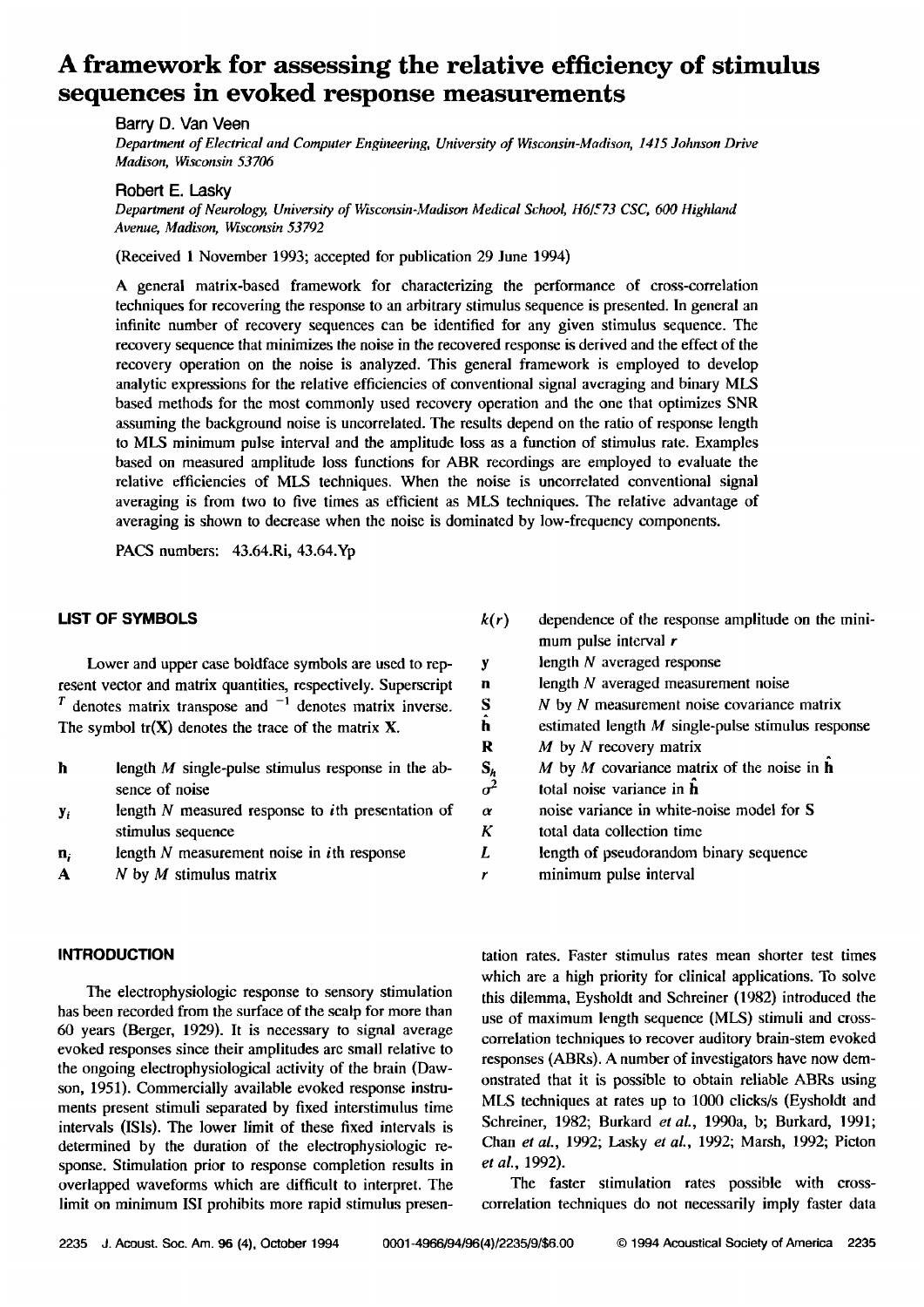**collection for a variety of reasons. Prominent among these are:** 

**(I) Response amplitude is a decreasing function of rate at both conventional rates and the faster rates possible with MLS stimulation (Lasky and Rupert, 1982; Burkard, 1991; Lasky et al., 1992). Thus, for a constant number of stimuli, signal-to-noise ratio (SNR) decreases with increasing stimulus rate.** 

**(2) Signal averaging is more efficient than MLS techniques at improving the SNR of evoked responses in the presence of uncorrelated noise (Burkard, 1991; Marsh, 1992). Therefore, a greater number of MLS stimuli must be presented to attain the same SNR. Note that signal averaging is necessarily more efficient only if the noise is uncorrelated, that is, spectrally white.** 

**(3) Noisy subjects (i.e., subjects with high levels of surface recorded electrical activity unrelated to the neural response to the stimulation) have reduced SNRs. Consequently, rejecting electrical activity which exceeds**  reasonable levels (i.e., artifact rejection) has been widely em**ployed to improve SNRs. Rejection of a transient artifact only removes the response to one stimulus when signal averaging but removes all the responses to a MLS stimulus unless additional assumptions are made.** 

**The primary contribution of this paper is development of a general linear algebraic framework for analysis and improvement of cross-correlational techniques. This framework characterizes the recovery of responses of interest and the effects of the recovery operation on the noise. It is applicable to arbitrary stimulus sequences, e.g., binary, multilevel, and white noise. This framework directly leads to the following contributions:** 

**(1) We develop a straightforward approach for addressing the issue of relative time savings afforded by crosscorrelation techniques. The relative time savings depends on the noise covariance sequence and the recovery method.** 

**(2) We show that an infinite number of recovery sequences generally can be identified for any given stimulus sequence. Consequently, the recovery sequences that are most appropriate in a given situation depend on a knowledge of the properties of the sequences, the noise characteristics of the subject, and the purpose of the investigation.** 

**(3) Recovery sequences that minimize the noise in the recovered response are derived. They should be selected if the motivation is to improve the SNR of the recorded data in order to minimize data collection time. To our knowledge this has not been done.** 

**(4) We show that in general the recovery process modifies the noise characteristics. If the measurement noise is white, the noise in the recovered response is usually colored. Furthermore, the variance of the noise can be different at different times in the recovered response. The recovered response noise covariance matrix is shown to depend on the covariance of the measurement noise and the recovery sequence. Knowledge of the recovered response noise characteristics is important for correct interpretation of the re**sponse. For example, implementation of a hypothesis test to **ascertain the presence or absence of a response requires knowledge of the noise covariance.** 

**(5) We employ the general framework to compare and**  contrast the relative noise performance of binary MLS based **methods and conventional signal averaging when the noise is uncorrelated. Two different recovery sequences are analyzed in the MLS case: one that is commonly utilized (Burkard et al., 1990a, b; Burkard, 1991; Lasky et al., 1992, 1993) and another that optimizes the SNR. Analytic expressions are developed for the relative efficiencies of the three approaches that depend on the ratio of the response length (which defines the fastest conventional signal averaged rate possible) to MLS minimum pulse interval (MPI) and the amplitude loss as a function of rate.** 

**(6) We also compare and contrast the relative noise performance of three binary MLS based methods and conventional signal averaging for colored noise having a low-pass characteristic typical of biologic noise.** 

**Section I develops the general framework using a matrix-based model for the measured response. The recovery process and its relationship to SNR are addressed in Sec. lI. Section Ill compares binary MLS and conventional signalaveraging methods and includes three examples based on the ABR. The ABR examples are selected because most research interest in MLS techniques in the auditory system has focused on ABRs. This interest is due to Eysholdt and Schreiner's (1982) work and the clinical importance of ABR recordings. Section IV concludes the paper with a discussion.** 

## **I. MATRIX BASED RESPONSE MODEL**

**The representation derived in this section assumes that a known stimulus sequence is repetitively presented to a subject and that the response to a sequence of stimuli is the sum of the responses to individual stimuli. We also assume that the response amplitude is stimulus dependent. This models the reduction in response amplitude that occurs with increasing presentation rate of pulse stimuli (Lasky and Rupert,**  1982; Burkard, 1991; Lasky et al., 1992). All of these as**sumptions can be relaxed somewhat at the expense of complicating the analysis. Our analysis makes extensive use of linear algebra. A good reference on linear algebra is Noble and Daniel (1977).** 

**Let the samples of the response to a unit amplitude pulse be denoted by the M by one vector h and let the N by one**   $(N \geq M)$  vector  $y_i$ ,  $i = 1, 2, \ldots, I$ , represent the response to the **ith presentation of the stimulus sequence. Hence, the stimulus sequence has period N and is presented to the subject I**  times. The response  $y_i$  consists of a sum of scaled and shifted versions of the unit pulse response **h** resulting from the con**volution of h with the stimulus sequence. Noise, represented**  by the N by one vector  $n_i$ , is also present. Hence, in matrix **notation** 

$$
\mathbf{y}_i = \mathbf{Ahk}(r) + \mathbf{n}_i, \quad i = 1, 2, \dots, I. \tag{1}
$$

**The N by M stimulus matrix A represents the scaling and shifting of the response associated with the particular stimulus sequence, that is, the product Ah is the convolution of the**  stimulus sequence with **h**. The scale factor  $k(r)$  describes the **response amplitude dependence on the stimulus sequence.** 

**The stimulus matrix A is constructed as follows. The first column of A is given by the length N stimulus sequence.**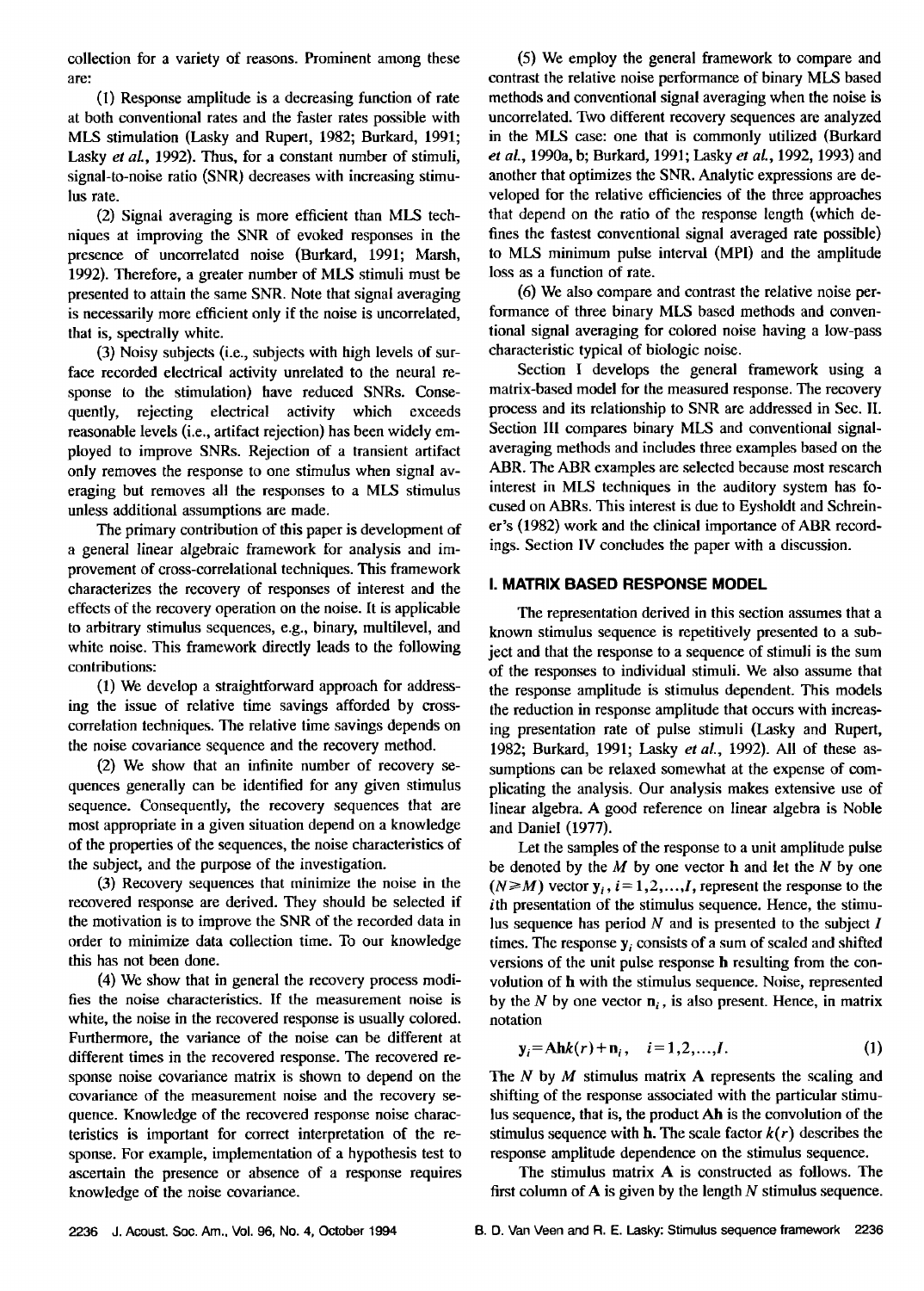The kth column,  $k=2,3,...,M$  is obtained by circularly shifting the first column  $k-1$  times. The circular shift is necessary because the stimulus sequence is presented repeti**tively and accounts for the overlap between the responses elicited by the previous period of the stimulus sequence and the present one. Repetitive stimulus presentation iduces a circular convolution operation. If the stimulus sequence is not presented repetitively, then linear shifts are used to construct the second through Mth columns of A and A contains all zeros above the main diagonal.** 

**An example serves to illustrate the nature of the stimulus matrix constmction. Suppose the stimulus sequence is given by {1 0 2 0 0 0 -1 0} (N=8) and that the unit pulse response h** is length  $M = 4$ . It is straightforward to show that

$$
A = \begin{bmatrix} 1 & 0 & -1 & 0 \\ 0 & 1 & 0 & -1 \\ 2 & 0 & 1 & 0 \\ 0 & 2 & 0 & 1 \\ 0 & 0 & 2 & 0 \\ 0 & 0 & 0 & 2 \\ -1 & 0 & 0 & 0 \\ 0 & -1 & 0 & 0 \end{bmatrix}.
$$
 (2)

**If conventional signal averaging is used with an ISl of M, then A is the M by M identity matrix.** 

**The responses to each presentation of the stimulus sequence are usually averaged to improve the signal-to-noise ratio. Let the averaged response y be given by** 

$$
y = \frac{1}{I} \sum_{i=1}^{I} y_i.
$$
 (3)

Substitution of the model (1) yields

$$
y = Ahk(r) + n, \tag{4}
$$

where  $\mathbf{n}=1/I\Sigma_{i=1}^I\mathbf{n}_i$ . Assume the noise vectors  $\mathbf{n}_i$ ,  $i=1,2,..., I$  are zero mean and identically distributed with covariance matrix  $Cov(n_i)=E\{n_i n_i^T\}=S$ . If the noise vectors are uncorrelated, that is,  $E\{\mathbf{n}_i\mathbf{n}_i^T\} = \mathbf{0}$  for  $i \neq j$ , then averaging **reduces the noise variance in each element of y by a factor of 1. Equivalently, we have Cov(n)= 1/IS.** 

## **II. THE RECOVERY PROCESS AND SIGNAL-TO-NOISE RATIO**

The goal is usually to obtain the best possible estimate **of the unit pulse response h. The measured response y contains a sum of scaled and shifted versions of h plus noise so an additional sequence of operations is necessary to "recover" h from y. These operations are linear and thus are represented by multiplying y with an M by N recovery matrix R. This general perspective includes previously reported recovery methods (Eysholdt and Schreiner, 1982; Burkard et al., 1990a, b; Burkard, 1991; Chun et al., 1992; Lasky**  et al., 1992; Marsh, 1992; Picton et al., 1992).

**Let h=Ry represent the estimate of h. Substitute (4) for y** and temporarily assume  $k(r)$  is unity to obtain

$$
\hat{\mathbf{h}} = \mathbf{R} \mathbf{A} \mathbf{h} + \mathbf{R} \mathbf{n}.\tag{5}
$$

**Since the noise n is zero mean, an unbiased estimate of h is obtained provided** 

$$
RA=I, \tag{6}
$$

**where I is the M by M identity matrix. Condition (6) can always be satisfied if and only if A is a rank M matrix. This implies that the stimulus sequence and its first**  $M-1$  **circular shifts must be linearly independent in order to recover the**  unit pulse response. Now, if  $N > M$  and A is rank M, then **there are an infinite number of matrices R that satisfy (6). Given any solution to (6) one can obtain another solution by adding a component to any row of R that lies in the space orthogonal to the space spanned by the columns of A.** 

**In cases where an infinite number of recovery matrices exist that satisfy (6), choice of a unique recovery matrix must be decided by other criteria. Computational complexity considerations suggest choosing an R that is relatively sparse or**  contains particularly simple entries, such as  $\pm 1$ . Unfortu**nately, systematic means for determining such R do not exist. Furthermore, computational complexity is often not a primary concern since computation of Ry for general R is well within the capability of current generation computing hardware, except perhaps for extremely long stimulus sequences.** 

An alternate criterion is based on minimizing the contri**bution of the noise to the estimate**  $\hat{\mathbf{h}}$ **.** Let  $\mathbf{S}_h = \text{Cov}(\hat{\mathbf{h}})$ . The diagonal elements of  $S_h$  represent the noise variance in the **corresponding elements of the estimate fl. Note that** 

$$
\mathbf{S}_h = \text{Cov}(\mathbf{Rn}) = \mathbf{R} \text{ Cov}(\mathbf{n}) \mathbf{R}^T = 1 / I \mathbf{R} \mathbf{S} \mathbf{R}^T, \tag{7}
$$

**so clearly the noise performance depends on both the noise in the measured response y and the recovery process. In gen**eral the diagonal elements of  $S_h$  are not equal, that is, the **noise variance in differing elements of thc estimate h are different. In order to obtain a global measure of noise performance, we adopt the total noise variance** 

$$
\sigma^2 = \text{tr}(S_h). \tag{8}
$$

**Consider choosing R to minimize the total noise vari**ance (8) subject to the constraint (6), that is,

$$
\min_{\mathbf{R}} \text{tr}(\mathbf{RSR}^T) \text{ subject to } \mathbf{RA} = \mathbf{I}. \tag{9}
$$

**The solution to (9) is derived in the Appendix and is given by** 

$$
R = (ATS-1A)-1ATS-1.
$$
 (10)

**This R results in an estimate of h known as the best linear unbiased estimator (Kay, 1993). It can be shown that the solution (10) independently minimizes each diagonal ele**ment of  $S_h$  (Kay, 1993). This implies that (10) also mini**mizes the noise variance at each point in the estimated response fl. Substitution of (10) into (7) yields** 

$$
S_h = (1/I)(A^T S^{-1} A)^{-1}.
$$
 (11)

**Evaluation of (10) requires knowledge of the noise covariance matrix S. ff S is unknown, the sample covariance**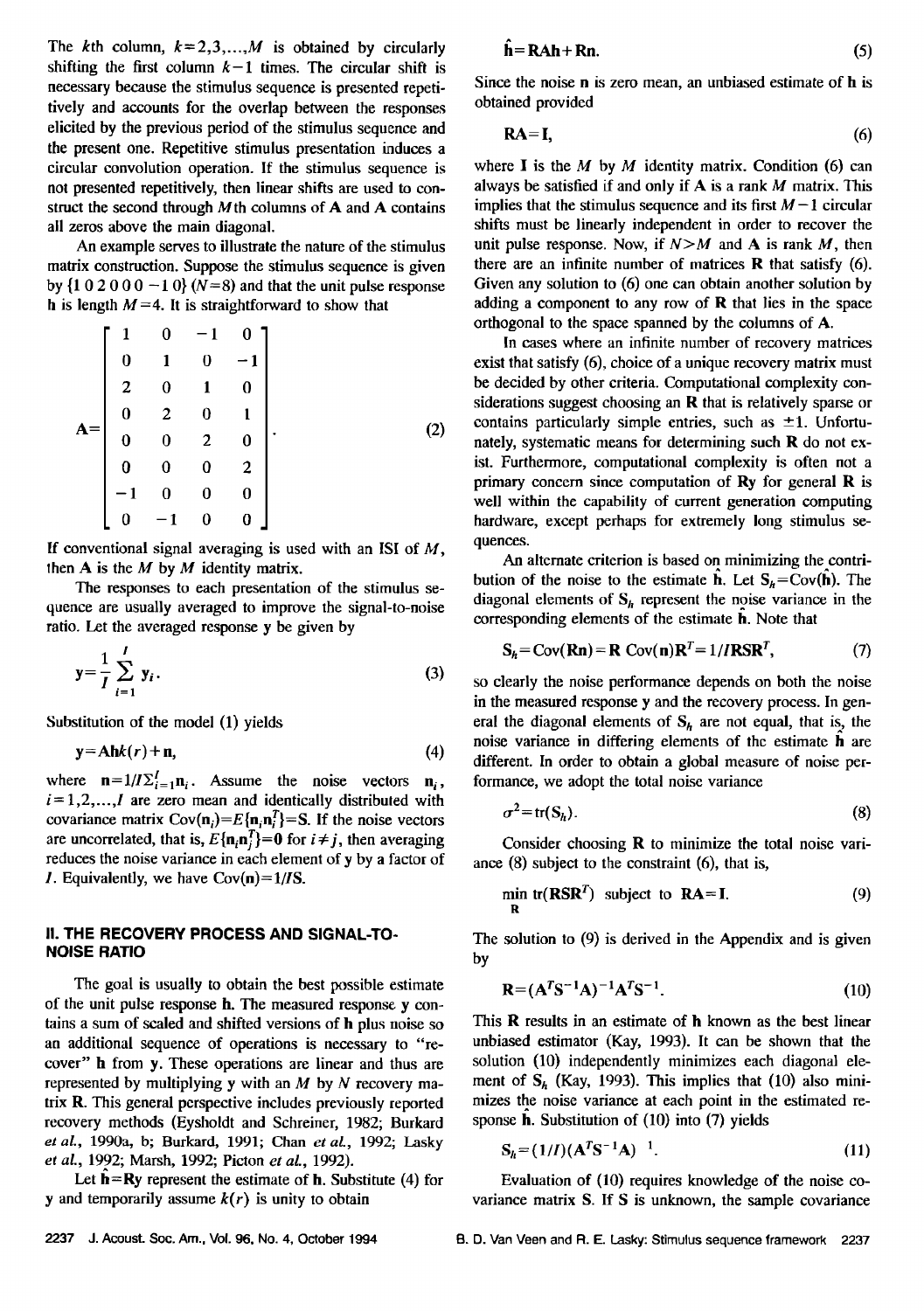**estimate can be employed either using the measured re**sponses  $y_i$ ,  $i = 1, 2, ..., I$ ,

$$
\hat{\mathbf{S}} = \frac{1}{I-1} \sum_{i=1}^{I} (\mathbf{y}_i - \mathbf{y})(\mathbf{y}_i - \mathbf{y})^T, \tag{12}
$$

or using J noise only measurements  $\mathbf{n}_i$ ,  $j = 1, 2, \dots, J$ ,

$$
\hat{\mathbf{S}} = \frac{1}{J} \sum_{j=1}^{J} \mathbf{n}_j \mathbf{n}_j^T.
$$
 (13)

**Clearly a combination of (12) and (13) can also be used. It can be shown (Muirhead, 1982) that the sample covariance estimate is nonsingular with probability one if the noise has**  a continuous probability density function and  $I > N$  or  $J \ge N$ . As a rule of thumb, I or J should be several times as large as **N to obtain a statistically reliable estimate of S. Note that the recovery matrix (10) no longer exactly minimizes the noise variance when the true covariance matrix is replaced with an estimate.** 

**In the special case where the noise is uncorrelated from**  sample to sample, that is, spectrally white, then  $S = \alpha I$  where  $\alpha$  is the noise variance and (10) simplifies to

$$
\mathbf{R} = (\mathbf{A}^T \mathbf{A})^{-1} \mathbf{A}^T. \tag{14}
$$

**This recovery matrix corresponds to the minimum norm**  pseudoinverse of the matrix A. The noise covariance matrix  $S_h$  is now

$$
\mathbf{S}_h = \alpha / I (\mathbf{A}^T \mathbf{A})^{-1}.
$$
 (15)

Note that the noise in the estimate  $\hat{\mathbf{h}}$  is generally correlated **or colored even if the noise in the data is uncorrelated or**  white. Furthermore, the noise variance can vary from one **element of h to another since the diagonal elements of**   $(A^T A)^{-1}$  are not necessarily equal.

**A variety of definitions of the signal-to-noise ratio (SNR) are possible although differing definitions will yield slightly different results when evaluating noise performance. We define SNR as the ratio of total energy in the unit pulse response to the total noise variance** 

$$
SNR = \frac{k^2(r) \mathbf{h}^T \mathbf{h}}{\text{tr}(\mathbf{S}_h)}.
$$
 (16)

This is equivalent to the ratio of average energy in the unit **pulse response to average noise variance. In the special case**  of uncorrelated noise  $(S = \alpha I)$ ,

$$
SNR = \frac{Ik^{2}(r)\mathbf{h}^{T}\mathbf{h}}{\alpha \text{ tr}(\mathbf{R}\mathbf{R}^{T})}.
$$
 (17)

**Furthermore, if R is given by (14),** 

$$
SNR = \frac{Ik^{2}(r)h^{T}h}{\alpha \text{ tr}[(A^{T}A)^{-1}]}.
$$
 (18)

**An example serves to illustrate the main points of this section. Consider the binary stimulus sequence {1 1 0 1 0 0 1} with a minimum interstimulus interval of two**  samples and response length  $M = 5$ . Hence  $N = 14$  and

$$
A = \begin{bmatrix} 1 & 0 & 1 & 0 & 0 \\ 0 & 1 & 0 & 1 & 0 \\ 1 & 0 & 1 & 0 & 1 \\ 0 & 1 & 0 & 1 & 0 \\ 0 & 0 & 1 & 0 & 1 \\ 1 & 0 & 0 & 0 & 1 \\ 1 & 0 & 0 & 0 & 1 \\ 0 & 1 & 0 & 0 & 0 \\ 0 & 0 & 1 & 0 & 0 \\ 0 & 0 & 0 & 1 & 0 \\ 0 & 0 & 0 & 0 & 1 \\ 0 & 0 & 0 & 0 & 0 \\ 1 & 0 & 0 & 0 & 0 \\ 0 & 1 & 0 & 0 & 0 \\ 0 & 1 & 0 & 0 & 0 \\ 0 & 1 & 0 & 0 & 0 \\ 0 & 1 & 0 & 0 & 0 \\ 0 & 0 & 1 & 0 & 0 \\ 0 & 0 & 0 & 0 & 0 \\ 0 & 0 & 0 & 0 & 0 \\ 0 & 0 & 0 & 0 & 0 \\ 0 & 0 & 0 & 0 & 0 \\ 0 & 0 & 0 & 0 & 0 \\ 0 & 0 & 0 & 0 & 0 \\ 0 & 0 & 0 & 0 & 0 \\ 0 & 0 & 0 & 0 & 0 \\ 0 & 0 & 0 & 0 & 0 \\ 0 & 0 & 0 & 0 & 0 \\ 0 & 0 & 0 & 0 & 0 \\ 0 & 0 & 0 & 0 & 0 \\ 0 & 0 & 0 & 0 & 0 \\ 0 & 0 & 0 & 0 & 0 \\ 0 & 0 & 0 & 0 & 0 \\ 0 & 0 & 0 & 0 & 0 \\ 0 & 0 & 0 & 0 & 0 \\ 0 & 0 & 0 & 0 & 0 \\ 0 & 0 & 0 & 0 & 0 \\ 0 & 0 & 0 & 0 & 0 \\ 0 & 0 & 0 & 0 & 0 \\ 0 & 0 & 0 & 0 & 0 \\ 0 & 0 & 0 & 0 & 0 \\ 0 & 0 & 0 & 0 & 0 \\ 0 & 0 & 0 & 0 & 0 \\ 0 & 0 & 0 & 0 & 0 \\ 0 & 0 & 0 & 0 & 0 \\ 0 & 0 & 0 & 0 & 0 \\ 0 & 0 & 0 & 0 & 0 \\ 0 & 0 & 0 & 0 & 0 \\ 0 & 0 & 0 & 0 & 0 \\ 0 & 0 & 0 & 0 & 0 \\
$$

It is easy to verify that the recovery matrix  $\mathbf{R}_1$ 

$$
R_{1} = \frac{1}{4} \begin{bmatrix} 1 & 0 & 1 & 0 & -1 & 0 & 1 & 0 & -1 & 0 & -1 & 0 & 1 & 0 \\ 0 & 1 & 0 & 1 & 0 & -1 & 0 & 1 & 0 & -1 & 0 & -1 & 0 & 1 \\ 1 & 0 & 1 & 0 & 1 & 0 & -1 & 0 & 1 & 0 & -1 & 0 & -1 & 0 \\ 0 & 1 & 0 & 1 & 0 & 1 & 0 & -1 & 0 & 1 & 0 & -1 & 0 & -1 \\ -1 & 0 & 1 & 0 & 1 & 0 & 1 & 0 & -1 & 0 & 1 & 0 & -1 & 0 \end{bmatrix}
$$
(20)

 $\mathbf{I}$ 

satisfies  $R_1A=I$ . However, although  $R_1$  is computationally simple to implement, it does not have optimal noise properties. Assuming  $S = \alpha I$ , the noise covariance  $S_h$  associated with (20) is

$$
S_h = \frac{\alpha}{16I} \begin{bmatrix} 7 & 0 & -1 & 0 & -1 \\ 0 & 7 & 0 & -1 & 0 \\ -1 & 0 & 7 & 0 & -1 \\ 0 & -1 & 0 & 7 & 0 \\ -1 & 0 & -1 & 0 & 7 \end{bmatrix},
$$

so the total noise power (8) is  $\sigma = 35\alpha/16I$ . In contrast, (14) gives

**(21)**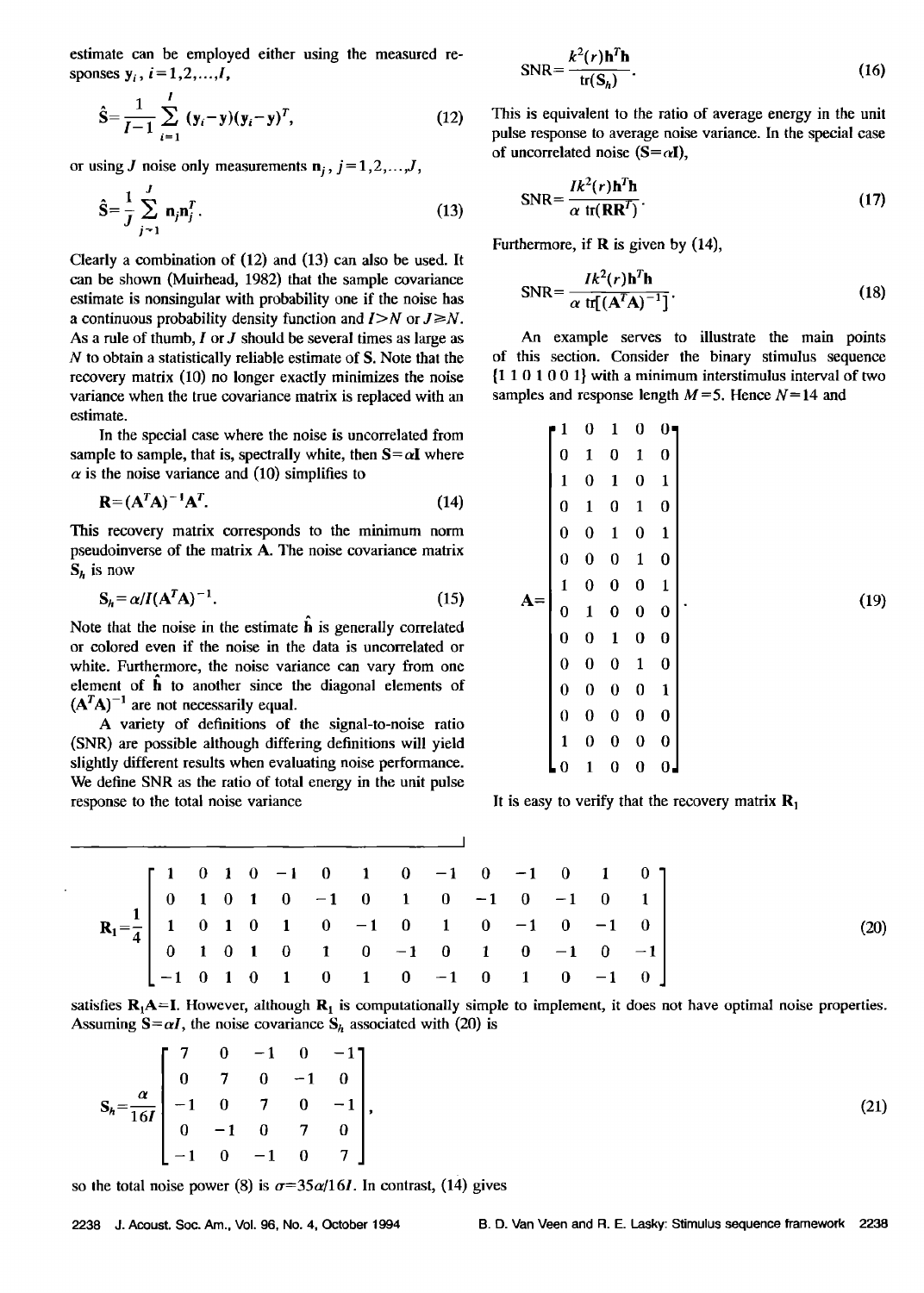| $R = \frac{1}{24}$ $\begin{bmatrix} 6 & 0 & 3 & 0 & -6 & 0 & 6 & 0 & -3 & 0 & -3 & 0 & 9 & 0 \\ 0 & 4 & 0 & 4 & 0 & -4 & 0 & 8 & 0 & -4 & 0 & 0 & 0 & 8 \\ 6 & 0 & 3 & 0 & 6 & 0 & -6 & 0 & 9 & 0 & -3 & 0 & -3 & 0 \\ 0 & 4 & 0 & 4 & 0 & 8 & 0 & -4 & 0 & 8 & 0 & 0 & 0 & 4 \\ -6 & 0 & 3 & 0 & 6 & 0 & 6 & 0 & -3 & 0 & 9 &$ |  |  |  |  |  |  |  |
|---------------------------------------------------------------------------------------------------------------------------------------------------------------------------------------------------------------------------------------------------------------------------------------------------------------------------------|--|--|--|--|--|--|--|
|                                                                                                                                                                                                                                                                                                                                 |  |  |  |  |  |  |  |
|                                                                                                                                                                                                                                                                                                                                 |  |  |  |  |  |  |  |
|                                                                                                                                                                                                                                                                                                                                 |  |  |  |  |  |  |  |

Again assuming  $S = \alpha I$ , the noise covariance  $S_h$  associated **with (22) is** 

$$
\mathbf{S}_{h} = \frac{\alpha}{24I} \begin{bmatrix} 9 & 0 & -3 & 0 & -3 \\ 0 & 8 & 0 & -4 & 0 \\ -3 & 0 & 9 & 0 & -3 \\ 0 & -4 & 0 & 8 & 0 \\ -3 & 0 & -3 & 0 & 9 \end{bmatrix}, \quad (23)
$$

**resulting in a total noise power (8) of**  $\sigma = 43\alpha/24I$ **. In this case the noise power obtained using the recovery matrix (20) is a factor of 1.221 larger than that obtained using the optimal recovery matrix (22). Hence, the SNRs also differ by a factor of 1.221. Note also that the noise covariance structure differs so the spectral distribution of the noise in the recovered response is different for these two recovery matrices.** 

#### **III. MAXIMUM LENGTH SEQUENCES AND CONVENTIONAL SIGNAL AVERAGING**

The framework derived in the previous sections is now **used to compare the relative efficiencies of binary MLS stimuli and conventional signal averaging from an SNR perspective. In general the relative merits of the two approaches are strongly dependent on the noise covariance matrix S.**  Here the special case of uncorrelated noise  $(S = \alpha I)$  is ad**dressed.** 

Begin with conventional averaging. Assuming the total data collection time is  $K$ , the response length is  $M$ , and the **maximum stimulus rate is used (one every M samples), then a total of K/M responses are averaged. Hence, the SNR defined in (16) is** 

$$
SNR_{av} = \frac{Kh'^2 h}{\alpha M^2}.
$$
 (24)

Here we have assumed that the amplitude function,  $k(r)$ , is **unity.** 

**Now consider the MLS case. The MLS is a pseudoran**dom binary sequence of length L equal to  $2^d-1$  where d is the order of the sequence.  $(L + 1)/2$  elements in the sequence have a value  $+1$  and the remainder have a value  $-1$ . The **autocorrelation function of MLS equals L at a shift of zero**  and  $-1$  at all other shifts. These sequences can be generated **by the algorithms of Davies (1966). We assume that the bipolar MLS is converted to a monopolar sequence by using**  the values  $+1$  to represent a stimulus and  $-1$  to represent the **absence of a stimulus. This type of stimulus is commonly used for recording auditory brain-stem responses (Hall, 1992). The rate of stimulus presentation is controlled by in**serting  $r-1$  zeros after each entry of the original monopolar sequence. This results in a total sequence length of  $N=Lr$ **with a MPI of r sample units. The stimulus sequence used in the example at the end of the previous section is a length**   $L = 7$ , order  $d = 3$ , monopolar MLS with MPI= $r = 2$ .

**(22)** 

**The MLS response SNR is evaluated for two different recovery matrices: one constructed from the original bipolar MLS and a second given by the solution to (14). We begin with the former. It is easy to demonstrate that a recovery matrix constructed in the following manner satisfies the condition (6). Set the first row of R equal to the original bipolar MLS** divided by  $(L + 1)/2$  with  $r - 1$  zeros inserted after each entry. The *i*th,  $i = 2, 3, ..., M$ , row is set equal to the first row circularly shifted *i* times. This is the procedure used to gen**erate the recovery matrix of (20). It is straightforward to**  verify that the M diagonal elements of  $\mathbf{R}\mathbf{R}^T$  are all equal to  $4L/(L+1)^2$ . Again assuming a total data collection time of  $K$ , a total of  $K/(Lr)$  responses are averaged. Hence the SNR **is** 

$$
SNR_{MLSI} = \frac{K(L+1)^2 k^2(r) \mathbf{h}^T \mathbf{h}}{4 \alpha L^2 M r}.
$$
 (25)

In most applications L is sufficiently large that  $(L+1)/L \approx 1$ **and thus** 

$$
SNR_{MLSI} \approx \frac{Kk^2(r)\mathbf{h}^T\mathbf{h}}{4\alpha Mr}.
$$
 (26)

**The case where the recovery matrix is designed according to (14) is slightly more complicated. Here the SNR is given by (18). It is; straightforward to verify that the matrix**   $A^T A$  is of the form  $Q(L+1)/4$  where the M by M matrix Q **has two on the main diagonal, one on each rth sub- and superdiagonal, and zero elsewhere. Thus the SNR is** 

$$
SNR_{MLS2} = \frac{K(L+1)k^2(r)\mathbf{h}^T\mathbf{h}}{4\alpha Lr \text{ tr}(\mathbf{Q}^{-1})}.
$$
 (27)

An expression for  $ir(\mathbf{Q}^{-1})$  in terms of M and r is difficult to **obtain in general. }towever, a very simple expression can be obtained for the case where M/r is an integer. This case leads to a conjecture for an expression in the general case.** 

**Recall that the trace of a matrix is equal to the sum of its**  eigenvalues and that the eigenvalues of  $Q^{-1}$  are the inverse **of the eigenvalues of Q. Now Q is expressed as I+C where C is one on the main diagonal and every rth sub- and superdiagonal. The eigenvalues of Q are equal to the eigenvalues**  of  $C$  plus one. If  $M/r$  is an integer, then the matrix  $C$  can be **expressed as the Kronecker product** 

$$
\mathbf{C} = \mathbf{1}_{M/r} \otimes \mathbf{I}_r, \tag{28}
$$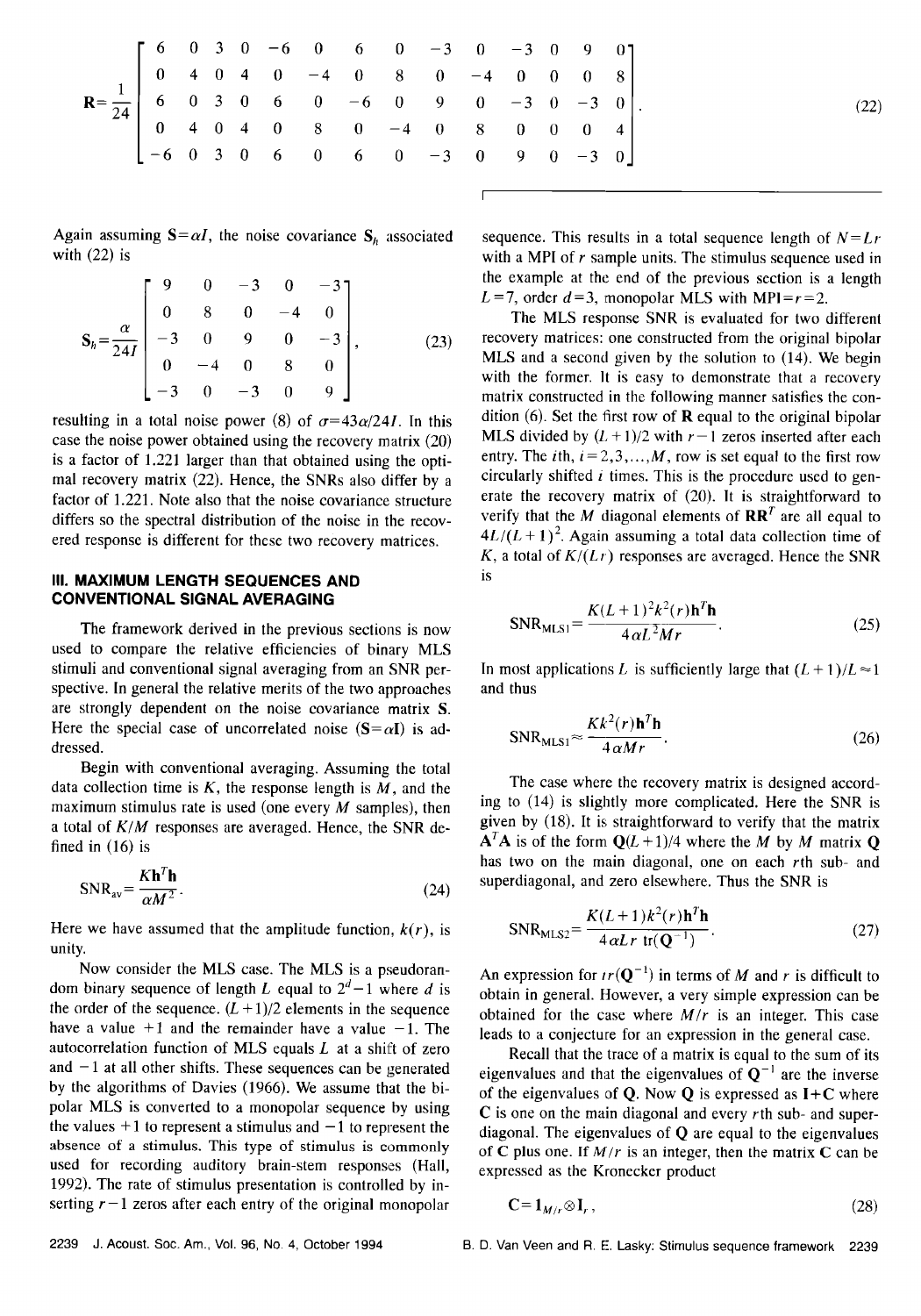



FIG. 1.  $M^{-1}$  tr( $Q^{-1}$ ) evaluated exactly (-----) and approximated using Eq. **(29) ( ).** 

where  $I_r$  denotes the r by r identity matrix and  $I_{M/r}$  denotes **a Mir by M/r matrix containing ones. The eigenvalues of a Kronecker product of matrices are given by all possible products of the eigenvalues of the constituent matrices**  (Brewer, 1978). The  $r$  eigenvalues of  $I_r$  are unity and it is easy to show that  $\mathbf{1}_{M/r}$  has one eigenvalue equal to  $M/r$  and **the rest are zero. Hence, C has r eigenvalues equal to M/r**  and  $M-r$  eigenvalues equal to zero. This implies that **Q** has  $r$  eigenvalues equal to  $M/r+1$  and  $M-r$  eigenvalues equal **to one so that** 

$$
tr(Q^{-1}) = r \frac{r}{M+r} + M - r = M \left( \frac{M/r}{1 + M/r} \right). \tag{29}
$$

Empirical evidence suggests that (29) is an excellent approximation to  $tr(Q^{-1})$  when  $M/r$  is not an integer. Figure 1 depicts  $M^{-1}$ tr( $Q^{-1}$ ) as a function of r/M evaluated numeri**cally and using (29). There is no perceptible difference be**tween these two functions for  $r/M \le 0.5$  and only a slight difference for  $r/M > 0.5$ . Close examination of  $M^{-1}tr(Q^{-1})$ **suggests that the value at noninteger M/r is given by linear interpolation of (29) evaluated at the nearest integer values of M/r. Substituting (29) into (27) and approximating (L**   $+1$ )/ $L \approx 1$  yields

$$
SNR_{MLS2} \approx \frac{K(1 + M/r)k^2(r)h^T h}{4\alpha M^2}.
$$
 (30)

**Equations (24), (26), and (30) are now used to compare the performance of the three approaches. Consider the ratios of SNRs** 

$$
\frac{\text{SNR}_{\text{av}}}{\text{SNR}_{\text{MLSI}}} = \frac{4}{k^2(r)(M/r)},
$$
(31)

$$
\frac{\text{SNR}_{\text{av}}}{\text{SNR}_{\text{MLS2}}} = \frac{4}{k^2(r)(1 + M/r)},
$$
\n(32)

$$
\frac{\text{SNR}_{\text{MLS1}}}{\text{SNR}_{\text{MLS2}}} = \frac{M/r}{1 + M/r}.
$$
 (33)

**These results are independent of the MLS sequence length L provided L is sufficiently large [The dependence on L is** 

FIG. 2. Wave V amplitude reduction as a function of MLS presentation rates-data from Burkard et al. (1990b), Lasky et al. (1992), and the aver**age (combined) of the two studies.** 

**easily included by comparing (24), (25), and (27)]. As ex**pected, SNR<sub>MLS2</sub>>SNR<sub>MLS1</sub> although the differential is **small when M/r is large. The comparison between conventional signal averaging and the MLS stimulus sequence de**pends on the rate amplitude loss factor  $k(r)$ . However, even if  $k(r)$  is unity, we must have  $M/r > 4$  and  $M/r > 3$ , respec**tively, for the MLS1 and MLS2 approaches to improve upon the SNR obtained by conventional signal averaging.** 

**It is straightforward to recast the efficiency question in terms of the relative data collection times (K) required to obtain a given SNR. It can be shown that the ratio of SNRs is the inverse of the ratio of data collection times. Specifically,** 

$$
\frac{K_{\rm av}}{K_{\rm MLSI}} = \frac{k^2(r)(M/r)}{4},\tag{34}
$$

$$
\frac{K_{\text{av}}}{K_{\text{MLS2}}} = \frac{k^2(r)(1+M/r)}{4},\tag{35}
$$

$$
\frac{K_{\text{MLSI}}}{K_{\text{MLSI}}} = \frac{1 + M/r}{M/r}.
$$
 (36)

**Example 1: The most frequently proposed application for MLS techniques in the auditory system is the screening of auditory function by recording ABRs. Since waveform morphology deteriorates with increasing rate (Hall, 1992), MLS techniques are likely to be considered when it is sufficient to determine only that the subject responded to the stimulus. Consequently, MLS rates should be compared with the conventional signal averaged rate that achieves a desired**  Wave V SNR in the shortest time, generally, the fastest con**ventional rate possible (approximately, 100/s).** 

**Currently, there are two published studies which recorded ABRs to a range of MLS rates and to a conventional stimulus at close to 100/s from human adults (Burkard et al., 1990b; Lasky et al., 1992). Figure 2 plots the reduction in Wave V amplitude relative to the conventional 100/s Wave V amplitude as a function of MLS minimum pulse interval reported in each of these studies. In addition, the average of the reductions observed for both studies is also plotted. There is good agreement between the two studies. We use the average**  of the two studies as the rate amplitude loss factor  $k(r)$ : the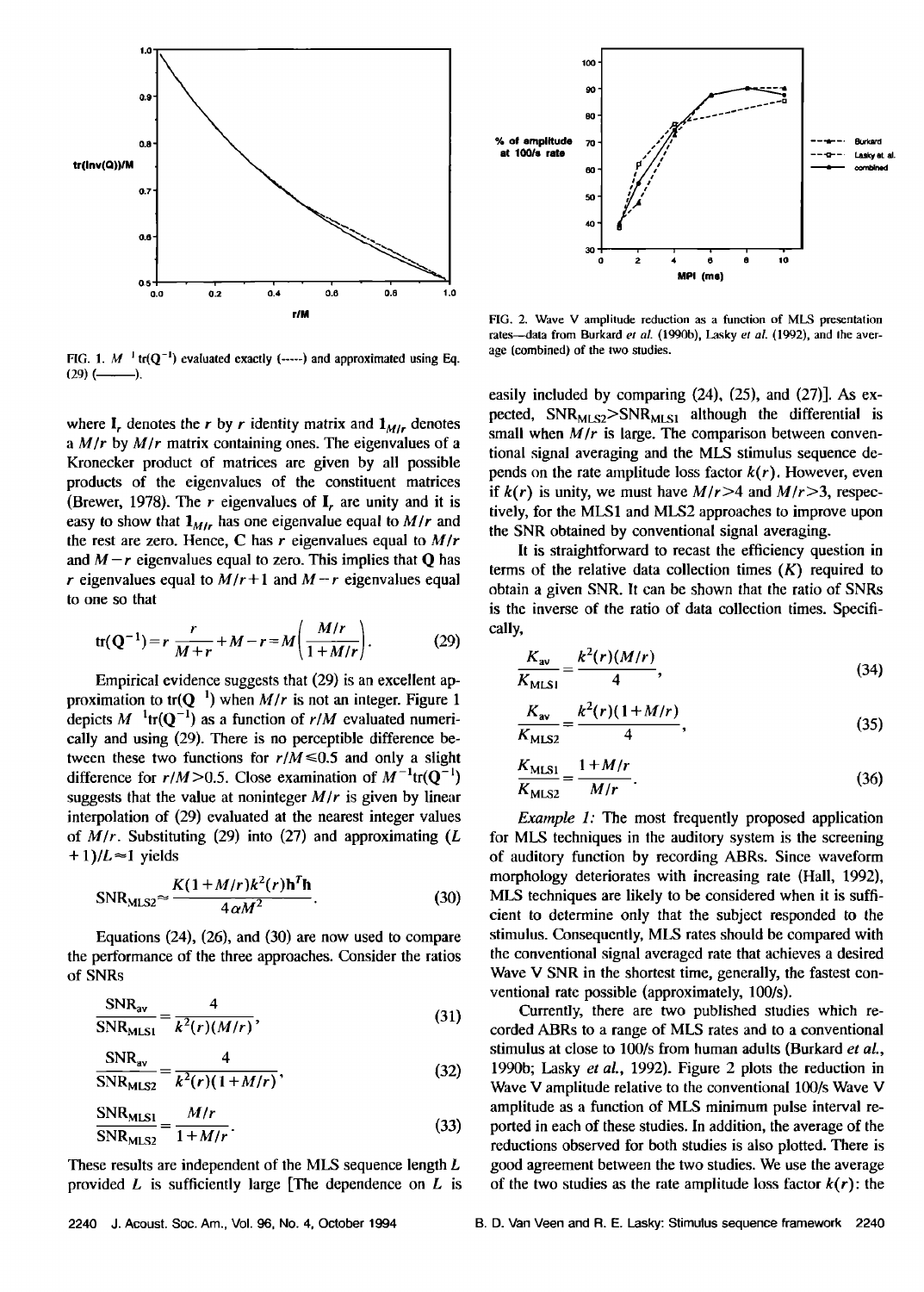

**FIG. 3. Ratios of SNRs as a function of MLS presentation rates for conventional signal averaging (average) and two MLS response recovery matrices [MLS1 constructed from the original bipolar MLS and MLS2 minimizing the noise variance, Eq. (14)] assuming white measurement noise.** 

**relative efficiencies of conventional signal averaging and MLS response recovery when the noise variance is minimized and when it is not is evaluated using (31)-(33). The result of this comparison is depicted in Fig. 3.** 

**These results indicate that for equivalent data collection times the SNR is always better with conventional signal averaging than the MLS methods by a factor of 2-5. Alternatively, for equivalent SNR the data collection time is from two to five times shorter with averaging than with MLS methods. Note that the optimal SNR recovery sequence offers advantages in SNR or data collection time relative to the conventional recovery sequence, especially for moderate MPIs.** 

**Example 2: Here we repeat the previous ABR example assuming the noise is correlated. The noise spectrum is depicted in Fig. 4. This shape was chosen to approximate noise**  measurements made in our laboratory and reflects the fact **that biological noise tends to be largest at low frequencies. The SNR expressions derived in this section for white noise**  are no longer applicable so we use (16) and (7) to evaluate **the ratios of conventional averaging SNR to MLS based SNRs. Three different MLS based recovery matrices are con-** 



**FIG. 4. Power spectrum of the noise used in example 2.** 



**FIG. 5. Ratios of conventional signal averaging SNR to MLS based SNRs as a function of MLS presentation rate assuming the colored measurement noise depicted in Fig. 4. The three MLS approaches are the ad hoc recovery method, optimum recovery method for white noise, and optimum recovery method for colored noise.** 

**sidered: the commonly used ad hoc recovery matrix that was previously denoted as MLS1, the optimum recovery matrix for white noise given by (14), and the optimum recovery matrix for colored noise given by (10). The sampling fre**quency is 10 kHz, response length is 10 ms  $(M=100)$ , and the MLS sequence length  $L = 7$ .

**The ratios of SNRs depicted in Fig. 5 demonstrate that conventional averaging remains more efficient than the MLS methods although the differential is less than the white-noise case. The optimal colored noise recovery method achieves the best performance by exploiting knowledge of the noise covariance matrix. The optimal white-noise recovery method offers slightly less SNR than the optimal colored noise approach. Both of these methods offer performance advantages over the commonly used ad hoc method. The difference between the optimal white and colored noise approaches is likely to increase if the noise becomes more strongly colored.** 

**Example 3: In this example we evaluate the ABR of a normal human adult using the optimum white noise and commonly used recovery methods to empirically demonstrate that the two methods yield comparable results under low noise conditions. An order 6 MLS having MPI=2.2 ms was presented at 90 dB SPL and the response averaged 200 times. This condition was repeated to obtain two independent responses to the MLS. Note that a short MPI was used to minimize the differences in SNR of the recovered response (see Fig. 5). Furthermore, a large stimulus level was selected to maximize the response level. Figure 6 depicts the ABRs obtained from each trial using the optimum white noise and commonly used ad hoc recovery methods. There are very slight differences between the ABRs computed using the two methods.** 

**This example demonstrates that the recovered responses do not substantially differ as a consequence of applying the two recovery methods when they should be comparable (i.e., short MPI and high SNR). Whether the optimal method affords savings in acquisition time due to an expected improvement in SNR is a question which can only be answered by a large empirical study since the improvement is rela-**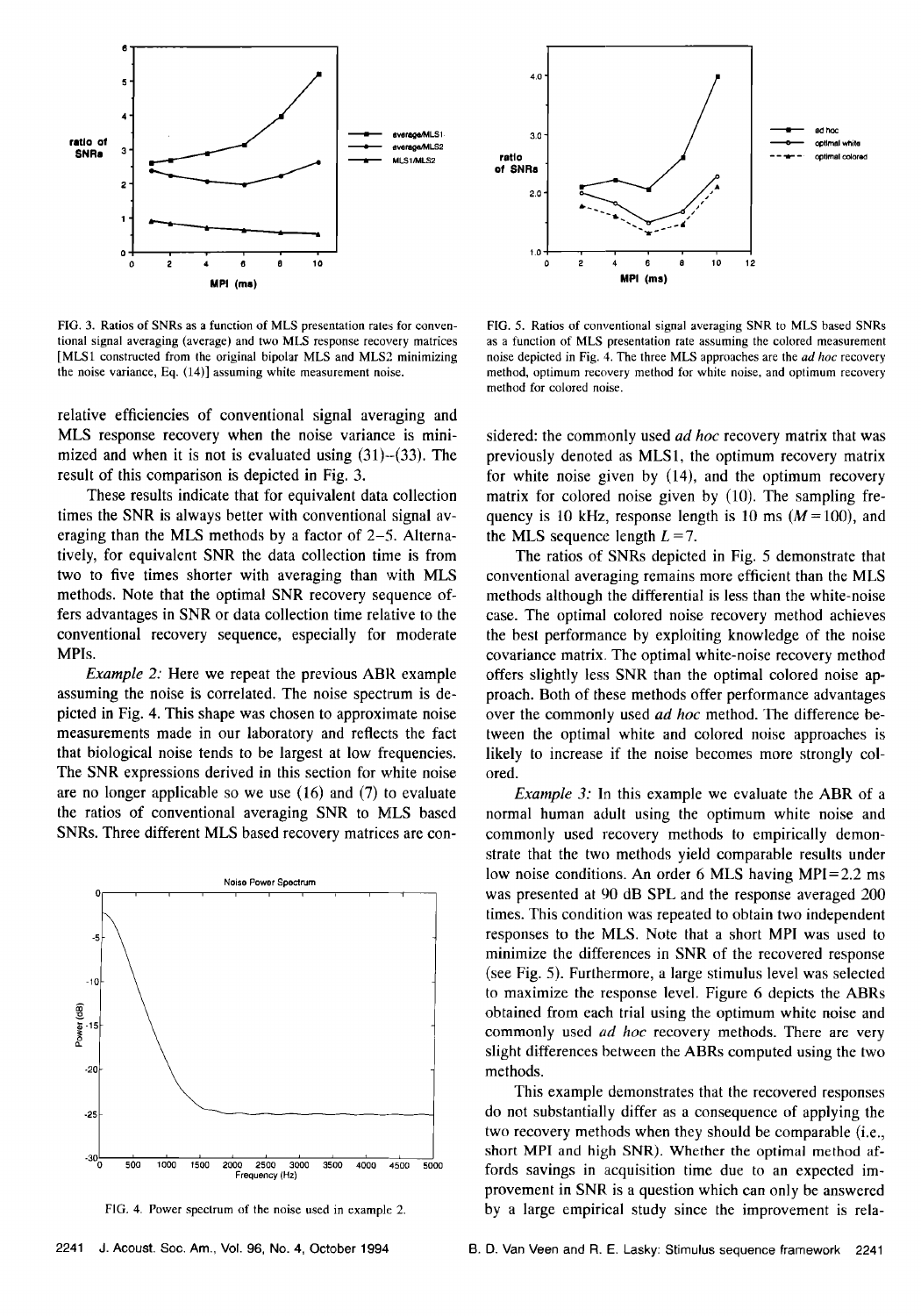

**FIG. 6. Recovered ABRs using optimal white noise and conventional recovery methods. The stimulus sequence was an order of 6 MLS with MPI=2.2 ms presented at 90 dB SPL. Each repetition is the average of 200 responses.** 

**tively modest (at maximum, a factor of 2) and depends on a number of parameters. Such an endeavor is beyond the scope of the present study, which is to provide a general framework for characterizing the recovery of responses to arbitrary stimulus sequences.** 

#### **IV. DISCUSSION**

**In an effort to consider the data collection time implications of cross-correlation techniques for recording evoked responses, we develop a general framework to characterize the operations involved in recovering the responses of interest. This general framework is characterized by a matrixbased representation for the response to an arbitrary stimulus sequence. Presumably, the choice of the stimulus will be dictated by the purpose of the data collection. If the purpose is to study temporal nonlinearities the stimuli must include the range of temporal interactions of interest. A different sequence would be selected if amplitude or frequency nonlinearities were of interest.** 

**This framework employs linear algebraic techniques to analyze the recovery process. There are, in general, an infinite number of recovery sequences that can "recover" the response of the system to the stimuli constituting the stimulation sequence. Again, the selection of the most suitable recovery sequence will depend upon the demands of the recording session. We develop an expression for the recovery sequence that minimizes the noise variance in the response and therefore maximizes the SNR. For other applications the most computationally efficient recovery sequence might be preferred although systematic means for determining such recovery sequences do not exist.** 

**It is clear that the recovery sequence affects the noise. This has not been generally recognized, and, therefore, deserves attention. First, the recovery sequence colors the noise. This is true even if the background noise during data collection is perfectly white. Second, the variance of the noise may vary as a function of time, i.e., the noise variance** 

**may not be the same at all points along the response waveform. Third, the recovery sequence that minimizes the noise variance can be identified. This recovery sequence is the most efficient in terms of improving the SNR in a given amount of time.** 

**We use this general framework to evaluate the relative merits of conventional and MLS evoked response recordings as applied to ABRs, the most frequent EP application of MLS techniques. We show that with white background noise relative efficiency is dependent upon the ratio of response length to MPI and the amplitude loss as a function of stimulus rate. This analysis assumes that the conventional responses are recorded at the maximum possible rate. Using measured amplitude loss rate functions, we show that conventional averaging is two to five times as efficient as the MLS method depending on the MPI and recovery sequence. Although taking different approaches, other researchers have reached similar conclusions (Burkard, 1991; Chan etal., 1992; Marsh, 1992; Picton et al., 1992; Lasky et al., 1993). The generality of our approach is further illustrated by an example that compares efficiencies for colored noise with a dominant low-frequency component.** 

**Several comments are in order. First, artifact rejection has not been considered in our comparison. Second, it is clear that more and better estimates of the ABR amplitude reduction associated with increasing stimulus rates are needed in order to better compare the relative speed of MLS and conventional signal averaging. Third, ABR amplitude X rate functions vary from subject to subject and, consequently, conclusions depend upon the subjects tested. In particular, newborns seem to have shallower functions than adults**  (Lasky et al., 1992). Consequently, MLS recordings should **be relatively more efficient in newborns than adults. Fourth, at lower intensities ABR amplitude reduction as a function of rate is less than at higher intensities (Burkard, 1991; Lasky et al., 1993). This would make MLS recordings relatively more efficient at low intensities. Fifth, the duration of the ABR is in question. For example, Picton et al. (1992) define ABR duration to be 15 ms in adults, presumably longer in newborns. The longer the response length the greater the relative efficiency of MLS recordings. Sixth, the example we selected concerned ABRs. Different conclusions may well apply to other evoked responses. Indeed, Picton et al. (1992) indicated that time savings in data collection might be realized with MLS middle latency auditory-evoked responses but doubted much time savings with MLS ABRs or late auditory-evoked responses. Seventh, MLS techniques can be used to present simultaneously multiple stimulus sequences and recover separate responses to each of those sequences. Sutter and Tran (1991) have used this capability to simultaneously record over 241 local electro-retinograms, a task that could not be accomplished in a feasible amount of time using conventional techniques. Lasky et al. (1993) have recorded simultaneous bilateral ABR recordings which required roughly half the data collection time as separate and sequential monaural ABR MLS recordings. Finally, even if these sequences offer no recording time savings, there are other reasons for using them. Most importantly, they can be used to investigate nonlinearities evoked by the interactions**